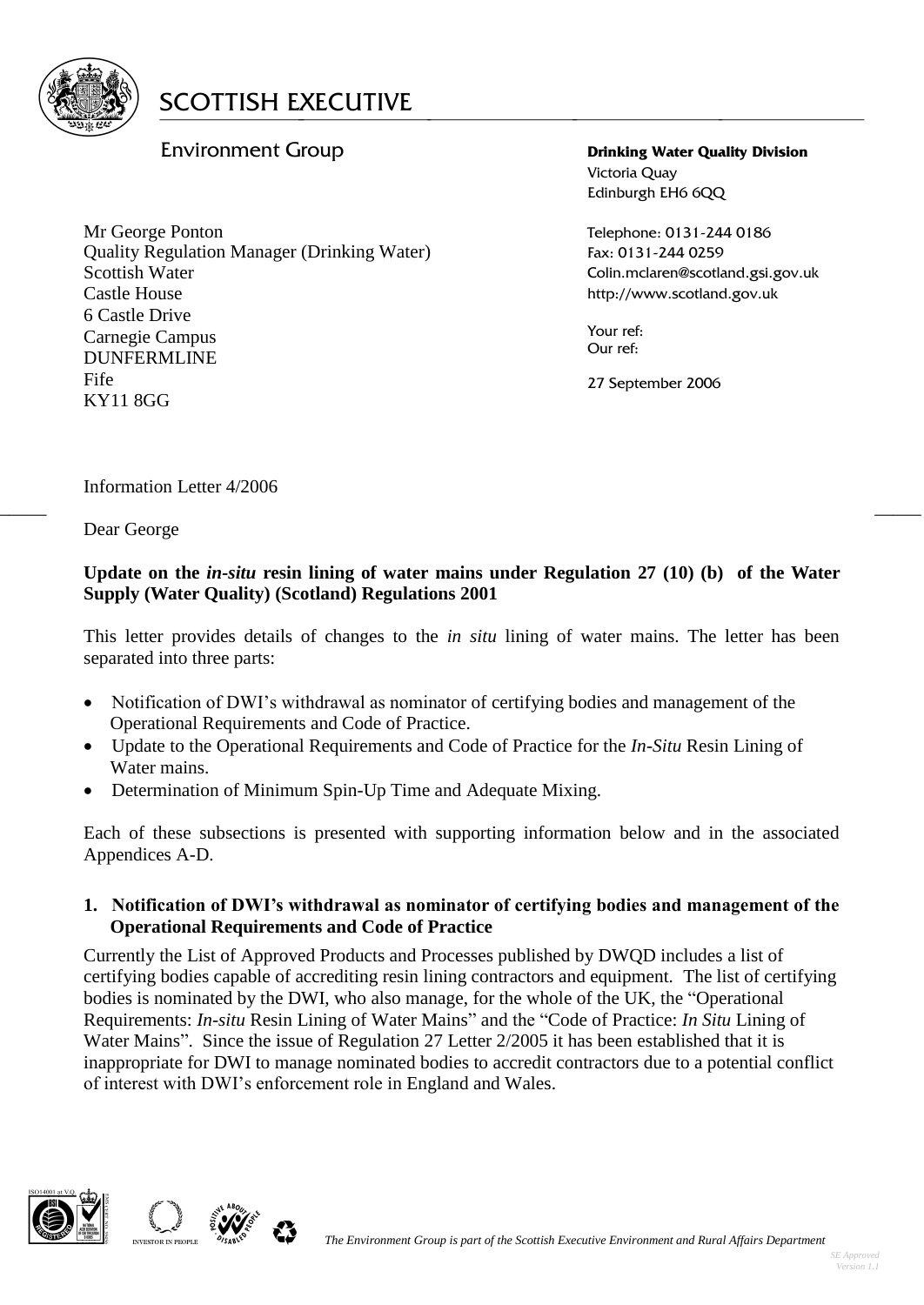With effect from 31 December 2006, the DWI will no longer be nominating certifying bodies and the Operational Requirements will be amended to reflect this change. It will be the responsibility of each water utility in the UK to ensure that it introduces processes and procedures that will ensure there is no impact upon water quality of *in-situ* lining. The Operational Requirements: *In-situ* Resin Lining of Water Mains and Code of Practice: *In Situ* Lining of Water Mains will similarly no longer be the responsibility of the DWI from the same date. Further details of the information tabled and associated responsibilities can be found in Appendix A. From 1 January 2007 there will be no DWI nominated certifying bodies and therefore accreditation through these bodies will not be acceptable. The industry should therefore ensure that a replacement scheme is in place by this date.

## **2. Update to the Operational Requirements and Code of Practice for the** *In-Situ* **Resin Lining of Water mains**

Regulation 27 letter 2/2005 gave note of the intention to modify conditions of approval to *in-situ* coatings. The DWQD had previously stated that the document would be updated when appropriate. Since this letter a number of comments have been fed back and expert opinion has been sought. The DWI felt it appropriate to review these comments prior to handing over the management of the documents to the industry on 1 April 2007.

The DWQD therefore wishes to inform you that changes have been made to the Operational Requirements: *In-situ* Resin Lining of Water Mains and Code of Practice: *In Situ* Lining of Water Mains. These documents are posted on the DWI website at: [www.dwi.gov.uk/cpp/neworcopindex.shtm.](http://www.dwi.gov.uk/cpp/neworcopindex.shtm) A summary of the comments and feedback, along with the decision made has been detailed in Appendix B. These changes will come into force on 1 April 2007.

# **3. Determination of Minimum Spin-Up Time and Adequate Mixing**

A letter was sent to all *in-situ* resin lining manufacturers and contractors dated 9 May 2005 concerning the determination of minimum spin-up time and adequate mixer length. A copy of this letter is attached in Appendix C. The letter detailed that there could be a risk of inadequate mixing, and hence contamination of drinking water, if the spin-up time is not adequate (a risk for the brief period until equilibrium is reached) or the mixer length is not sufficient (a continuous risk while the particular mixer/material/rig is used).

Lining manufacturers are therefore now required to be able to confirm the appropriate spin-up time and in line mixer length to ensure that mixing is satisfactory.

An appropriate safety margin with a view to the spin-up time and mixer length should be specified for various rig/material combinations. This research should be conducted by all lining manufacturers in consultation with the lining contractors and be completed by 1 January 2007.

To date the DWQD has only been made aware of one manufacturer conducting such research, though it recognises that the date for completion of this work has not yet been reached. The DWQD therefore considered it prudent to inform Scottish Water that should relining be undertaken after 1 January 2007, without documented evidence of adequate mixing, then DWQR will interpret this as an offence and will prosecute under Regulation 27 (10)(b) for the use of an unapproved material.